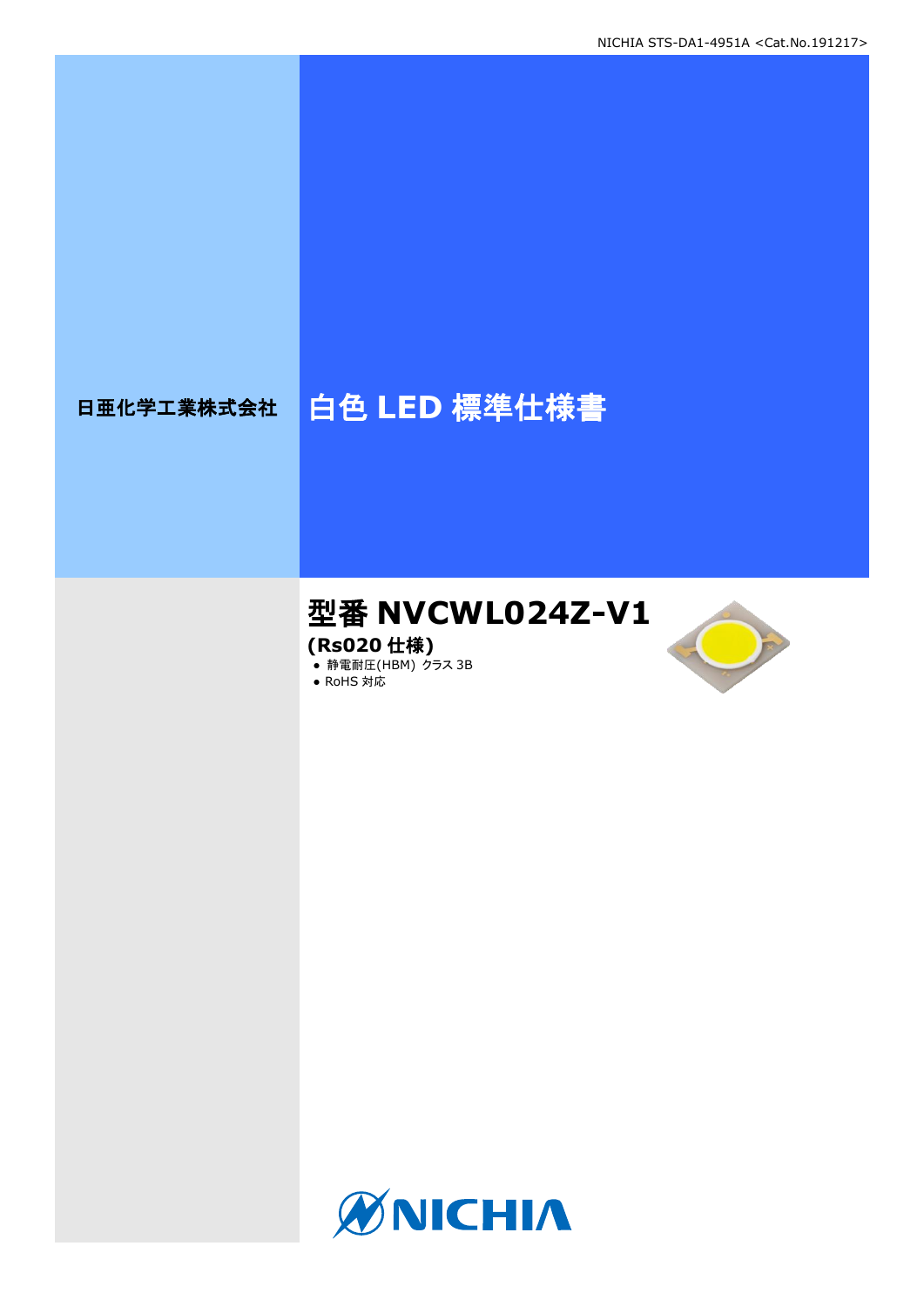## 規格

## (1) 絶対最大定格

| 項目        | 記号                 | 最大定格           | 単位 |
|-----------|--------------------|----------------|----|
| 順電流       | $I_F$              | 3000           | mA |
| パルス順電流    | $I_{\mathsf{FP}}$  | 4500           | mA |
| 静電耐圧(HBM) | V <sub>ESD</sub>   | 8              | kV |
| 逆方向許容電流   | $I_{R}$            | 85             | mA |
| 許容損失      | $P_D$              | 115            | W  |
| 動作温度      | $T_{\mathsf{opr}}$ | $-40 \sim 105$ | °C |
| 保存温度      | $T_{\rm stq}$      | $-40 \sim 100$ | °C |
| ジャンクション温度 |                    | 150            | °C |

\* TJ=25°C での値です。

\* IFP条件は、パルス幅 10ms 以下、デューティー比は 10%以下です。

\* IF、IFpは、ディレーティング特性を参照してください。

\* 静電耐圧(HBM)は ANSI/ESDA/JEDEC JS-001 のクラス 3B です。

 $*$ 動作温度はケース温度(Tc)での値です。

### (2) 特性

|           | 項目         | 記号             | 条件              | 標準     | 最大   | 単位   |
|-----------|------------|----------------|-----------------|--------|------|------|
| 順電圧       |            | V <sub>F</sub> | $I_F = 1200$ mA | 35.5   |      |      |
| Rs020 ランク | 光束(色度座標1)  | $\Phi_{\rm v}$ | $I_F = 1200mA$  | 2680   |      | Im   |
|           | X          |                | $I_F = 1200mA$  | 0.3882 |      |      |
| 色度座標 1    |            |                | $I_F = 1200mA$  | 0.3329 |      |      |
| Rs020 ランク | 光束(色度座標 2) | $\Phi_{v}$     | $I_F = 1200mA$  | 3330   |      | Im   |
|           | X          |                | $I_F = 1200mA$  | 0.3360 |      |      |
| 色度座標 2    |            |                | $I_F = 1200mA$  | 0.3335 | -    |      |
| 熱抵抗       |            | $R_{\theta$ JC |                 | 0.55   | 0.70 | °C/W |

\* TJ=25°C での値です。パルス駆動により測定しています。

\* 光学特性は、CIE 127:2007 に準拠した値です。

\* 色度座標は、CIE 1931 色度図に基づくものとします。

\* 熱抵抗 RθJCは、JESD51-1 に準拠した Dynamic 法により測定しています。

 $*$  熱抵抗  $R_{\theta JC}$ は、ダイスから Tc 測定ポイントまでの熱抵抗を表します。

\* 熱抵抗 R<sub>0JC</sub>は放熱グリスを用いた際の熱抵抗値です。放熱シートを用いた場合、熱抵抗値は顕著に大きくなる可能性があります。

\* 熱抵抗に関する詳細は注意事項(6)熱の発生を参照ください。

**COB** の取り扱い、密着、放熱などの一連のアプリケーションノートは弊社ホームページ「**LED** テクニカルデータ」をご確認ください。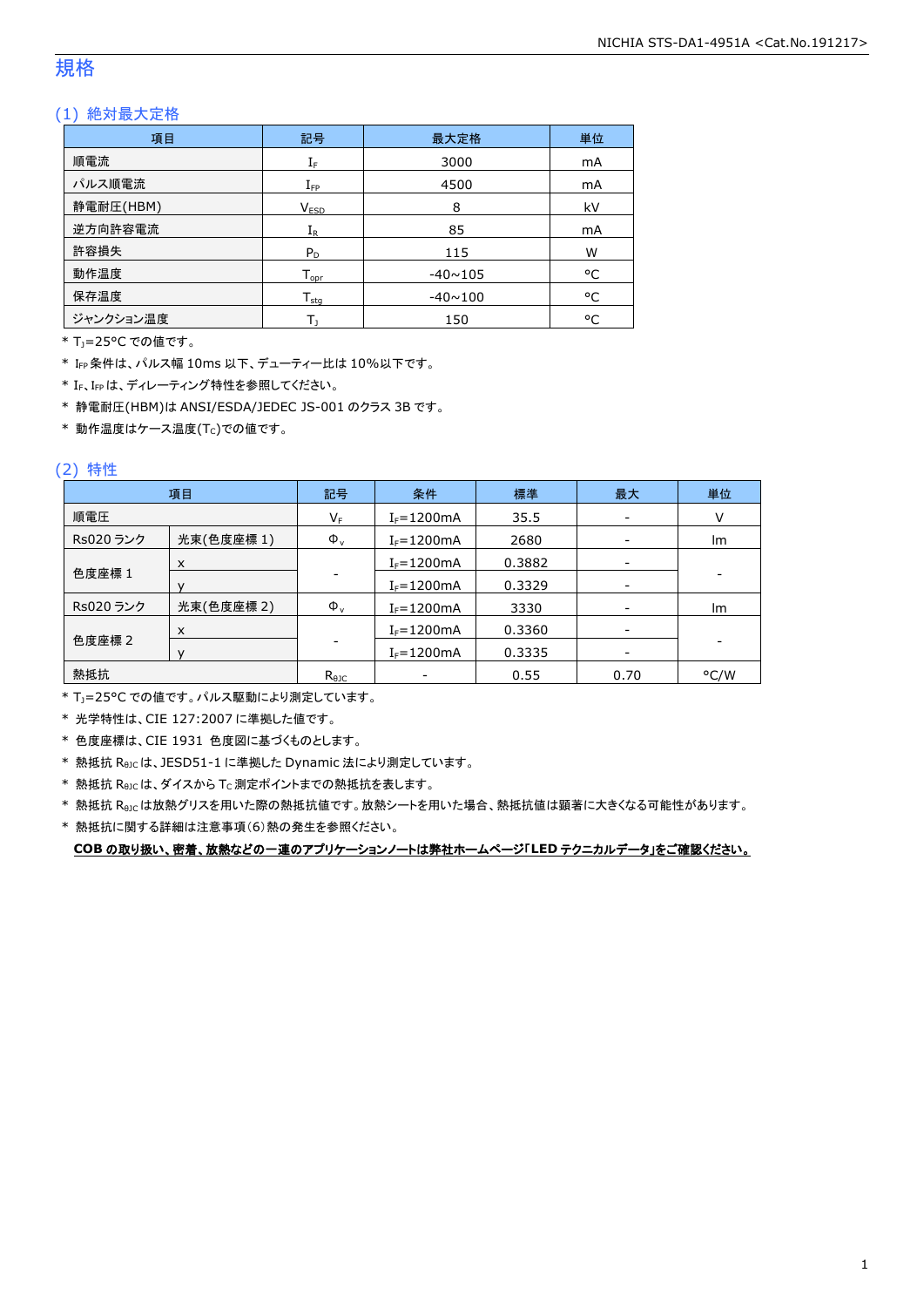## ランク分け

| 項目  | ランク                     | 条件             | 最小   | 最大   | 単位 |
|-----|-------------------------|----------------|------|------|----|
| 順電圧 | -                       | $I_F = 1200mA$ | 33.0 | 38.4 |    |
|     | Q0299                   |                | 2990 | 3670 |    |
| 光束  | $I_F = 1200mA$<br>00241 |                | 2410 | 2950 | Im |
| 演色性 | <b>Rs020</b><br>$R_{a}$ | $I_F = 1200mA$ |      | -    |    |

色度範囲(I<sub>F</sub>=1200mA)

色度座標は中央値より MacAdam 楕円 3 ステップ範囲内となります。

|            |                            | ランク    | ランク    |
|------------|----------------------------|--------|--------|
|            |                            | sm353q | smc53  |
| 色温度値(単位:K) | $\mathsf{T}_{\mathsf{CP}}$ | 3500   | 5300   |
|            | X                          | 0.3882 | 0.3360 |
| 色度座標中央値    |                            | 0.3329 | 0.3335 |

\* T<sub>J</sub>=25°C での値です。パルス駆動により測定しています。

\* 順電圧は±0.35V の公差があります。

\* 光束は±5%の公差があります。

\* 色度は±0.003 の公差があります。

\* 1 注文単位に対して上記のランクを納入します。又、その納入比率は問わないものとします。

## 色度,演色性-光束ランク対応表

| 色度ランク  | 演色性ランク | 光東ランク |
|--------|--------|-------|
| sm353q | Rs020  | 00241 |
| smc53  | Rs020  | O0299 |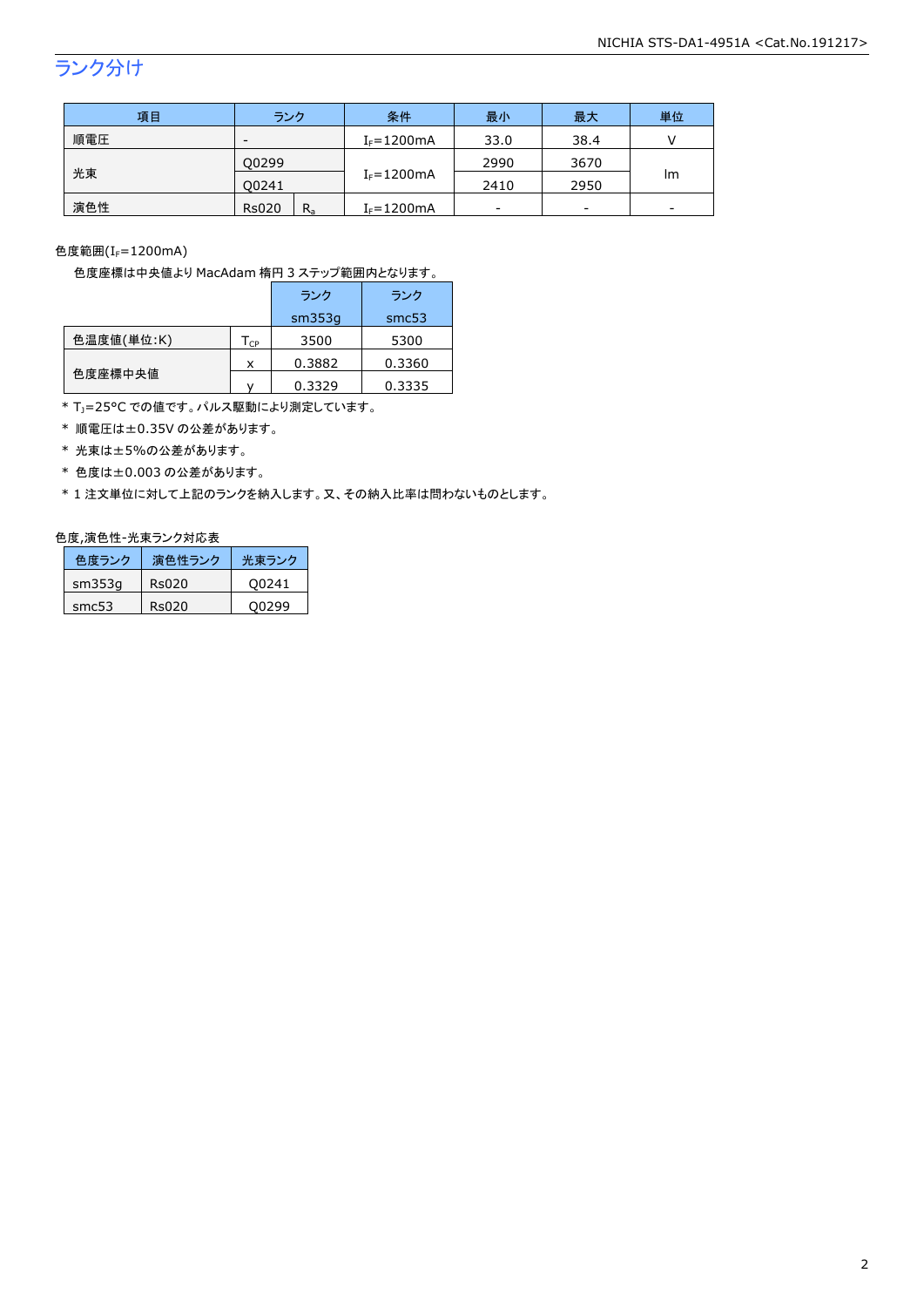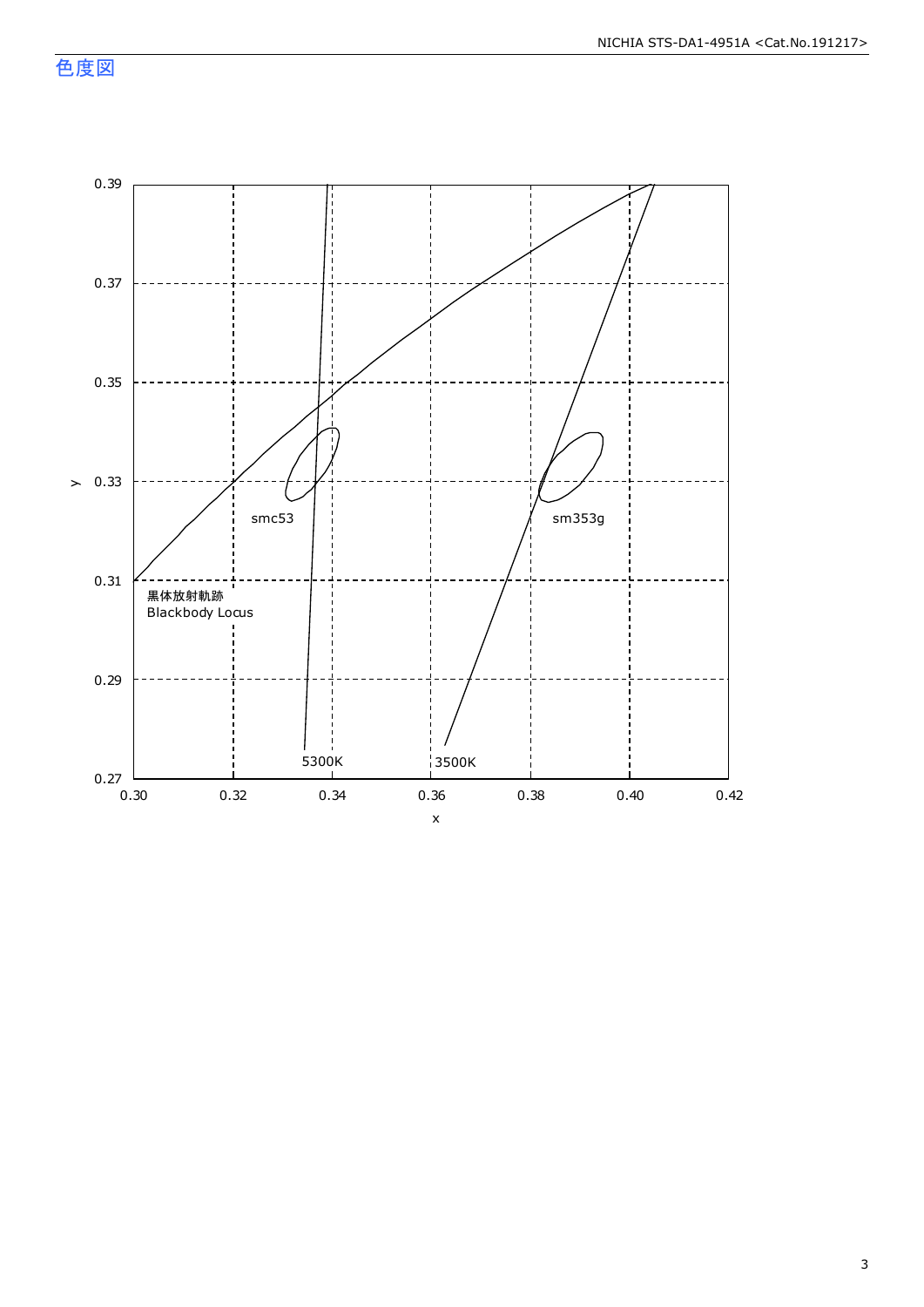## 外形寸法

(単位 Unit: mm) This product complies with RoHS Directive. \* 本製品はRoHS指令に適合しております。 (単位 Unit: mm, 公差 Tolerance: ±0.3) STS-DA7-11391A NVCWL024Z-V1 The dimension(s) in parentheses are for reference purposes. \* 括弧で囲まれた寸法は参考値です。 No. Part No.







| 項目 Item                                           | 内容 Description                                                           |
|---------------------------------------------------|--------------------------------------------------------------------------|
| パッケージ材質<br>Package Materials                      | セラミックス<br>Ceramics                                                       |
| 封止樹脂材質<br><b>Encapsulating Resin</b><br>Materials | シリコーン樹脂<br>(拡散剤+蛍光体入り)<br>Silicone Resin<br>(with diffuser and phosphor) |
| 電極材質<br><b>Electrodes Materials</b>               | 金メッキ<br>Au-plated                                                        |
| 質量<br>Weight                                      | 1.2q(TYP)                                                                |

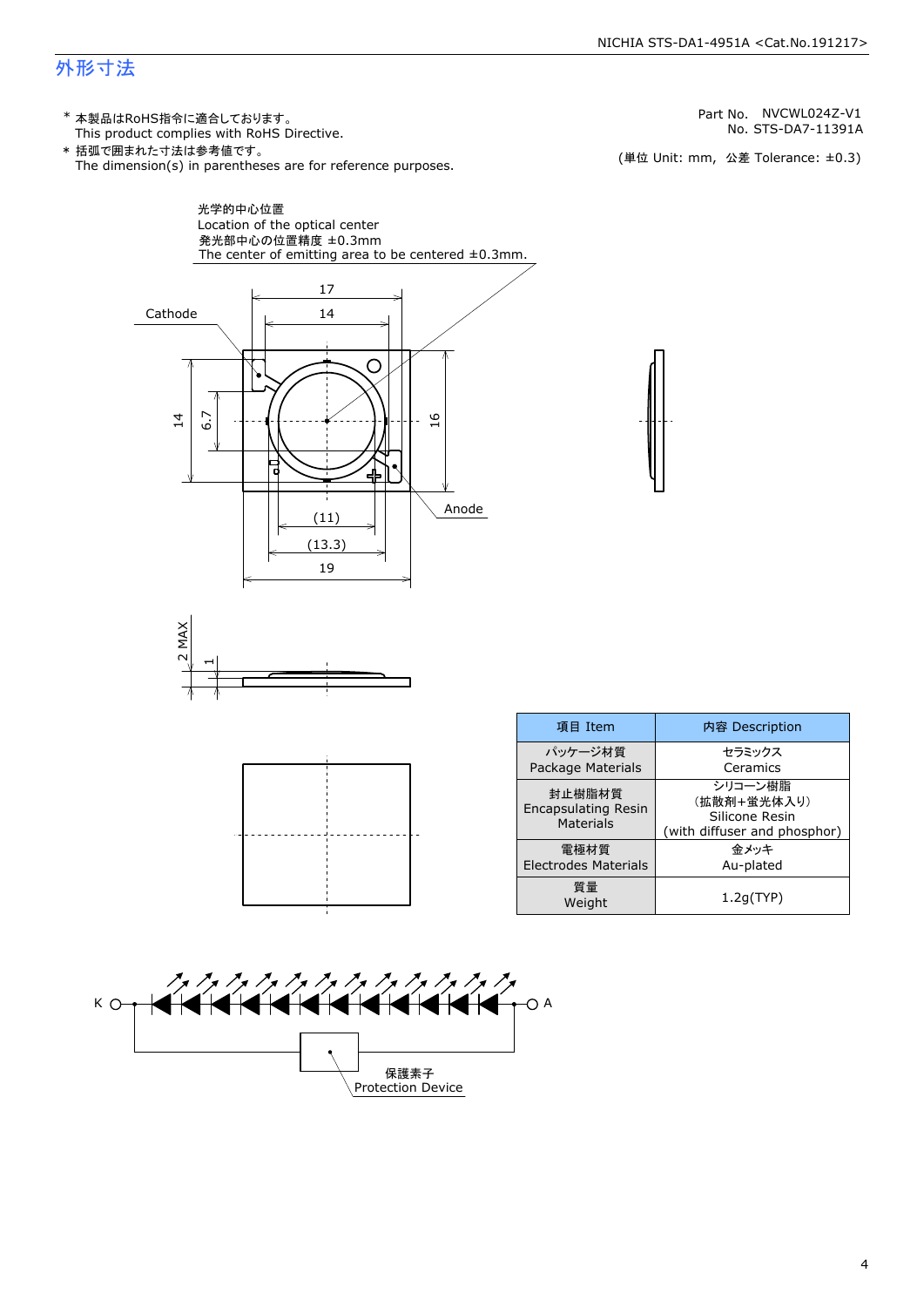## はんだ付け

#### ● 手はんだ推奨条件

| テ温度 | 380°C 以下 |
|-----|----------|
| .間  | 5 秒以内    |

\* 手はんだは 1 回までとして下さい。

- \* 本製品は、封止材料及び封止樹脂枠材料にシリコーン樹脂を用いているため、上面の封止部が柔らかく、力が加わると傷、欠け、剥がれ、製品の変形、 断線や信頼性に影響を及ぼす恐れがあります。封止部及び封止樹脂枠に圧力を加えないで下さい。
- \* 基本的にはんだの取り付け後の修正は行わないで下さい。やむをえず修正する場合は、事前に修正による特性の劣化のなきことを確認の上行って下さ い。
- \* はんだ付け時、加熱された状態で LED にストレスを加えないで下さい。
- \* 実装機を使用する場合は、本製品にあった吸着ノズルを選定下さい。発光面サイズより小径のノズルを使用しますと発光面を傷つけると共に LED が不灯 に至る可能性があります。
- \* フラックスを使用する場合はノンハロゲンタイプを推奨します。また LED に直接フラックスがかかるような工程設計は行わないで下さい。
- \* 端子電極にリード線をはんだ付けする際及びはんだ付け後は、リード線にテンションを加えないようにしてください。端子電極の破壊もしくは端子電極の密 着強度が低下する恐れがあります。
- \* 端子電極にリード線のはんだ付けを行う場合は、使用はんだやリード被覆線の種類によってその含有成分により、端子電極の密着強度が低下する場合 がありますので、事前に実際に使用する部材にてご確認をお願いします。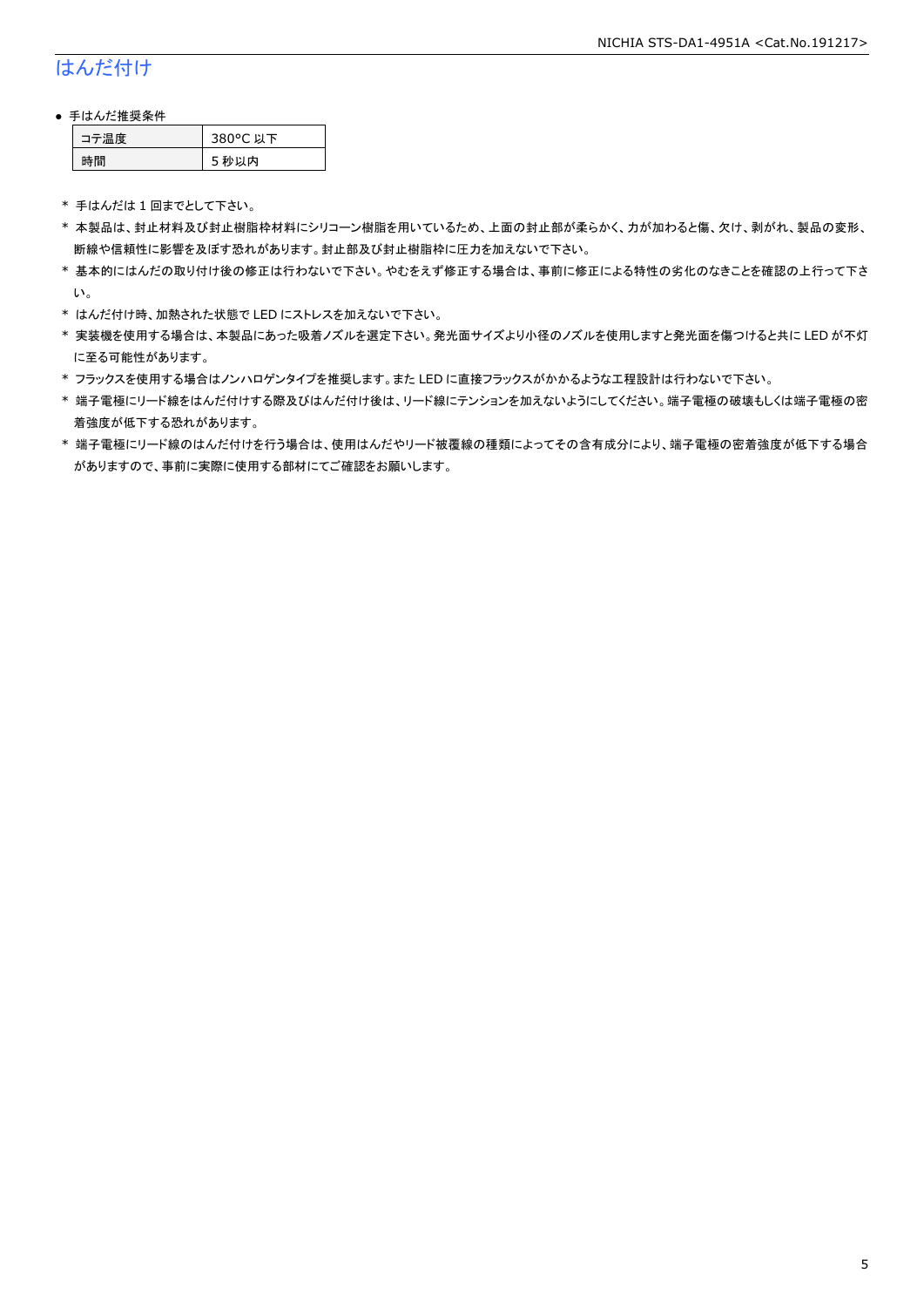## 梱包用トレイ

\* 数量は1トレイにつき 54個入りです。<br>Tray Size: 54pcs

\* 数量は1トレイにつき 54個入りです。<br>Tray Size: 54pcs<br>\* 寸法は参考です。<br>All dimensions shown are for reference only and are not guaranteed. \* づはは はいいい (単位 Unit: mm)<br>All dimensions shown are for reference only and are not guaranteed.



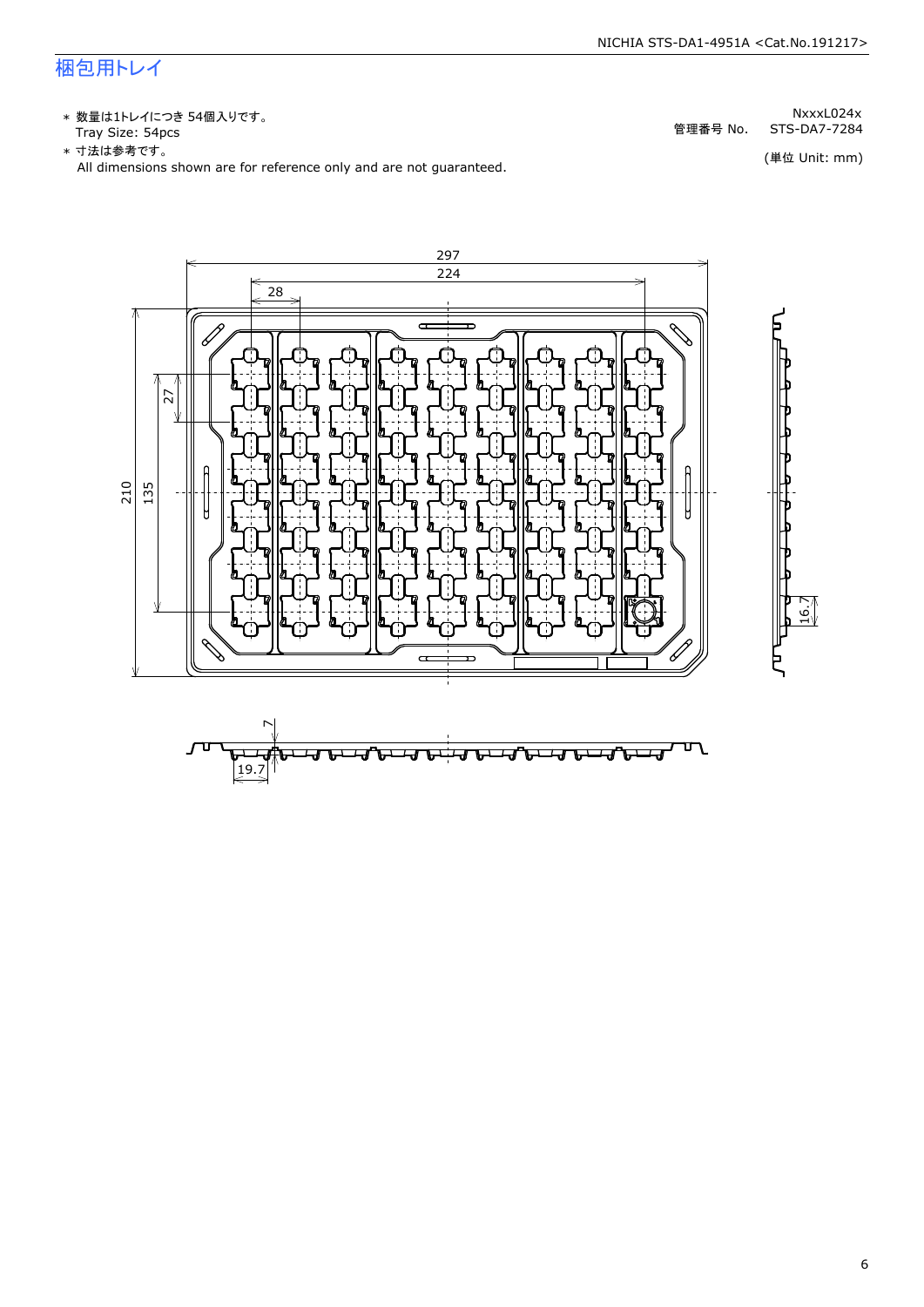## 梱包仕様

Trays are shipped with desiccants in heat-sealed moisture-proof bags. シリカゲルとともにトレイをアルミ防湿袋に入れ、熱シールにより封をします。



Part No. Nxxxxxxx<br>No. STS-DA7-5106D



Moisture-proof bags are packed in cardboard boxes with corrugated partitions. アルミ防湿袋を並べて入れ、ダンボールで仕切ります。





- \* \*\*\*\*\*\*\* is the customer part number.<br>If not provided, it will not be indicated on the label.<br>客先型名が設定されていない場合は空白です。
- For details, see "LOT NUMBERING CODE"<br>in this document.<br>ロット表記方法についてはロット番号の項を<br>参照して下さい。
- \* Products shipped on trays are packed in a moisture-proof bag.<br>They are shipped in cardboard boxes to protect them from external forces du<br>本製品はトレイに入れたのち、輸送の衝撃から保護するためダンボールで梱包します。<br>\* Do not drop or expose the box to exter Products shipped on trays are packed in a moisture-proof bag. They are shipped in cardboard boxes to protect them from external forces during transportation. 本製品はトレイに入れたのち、輸送の衝撃から保護するためダンボールで梱包します。
- Do not drop or expose the box to external forces as it may damage the products. \*
- 取り扱いに際して、落下させたり、強い衝撃を与えたりしますと、製品を損傷させる原因になりますので注意して下さい。 Do not expose to water. The box is not water-resistant. \*
- ダンボールには防水加工がされておりませんので、梱包箱が水に濡れないよう注意して下さい。 \*
- 輸送、運搬に際して弊社よりの梱包状態あるいは同等の梱包を行って下さい。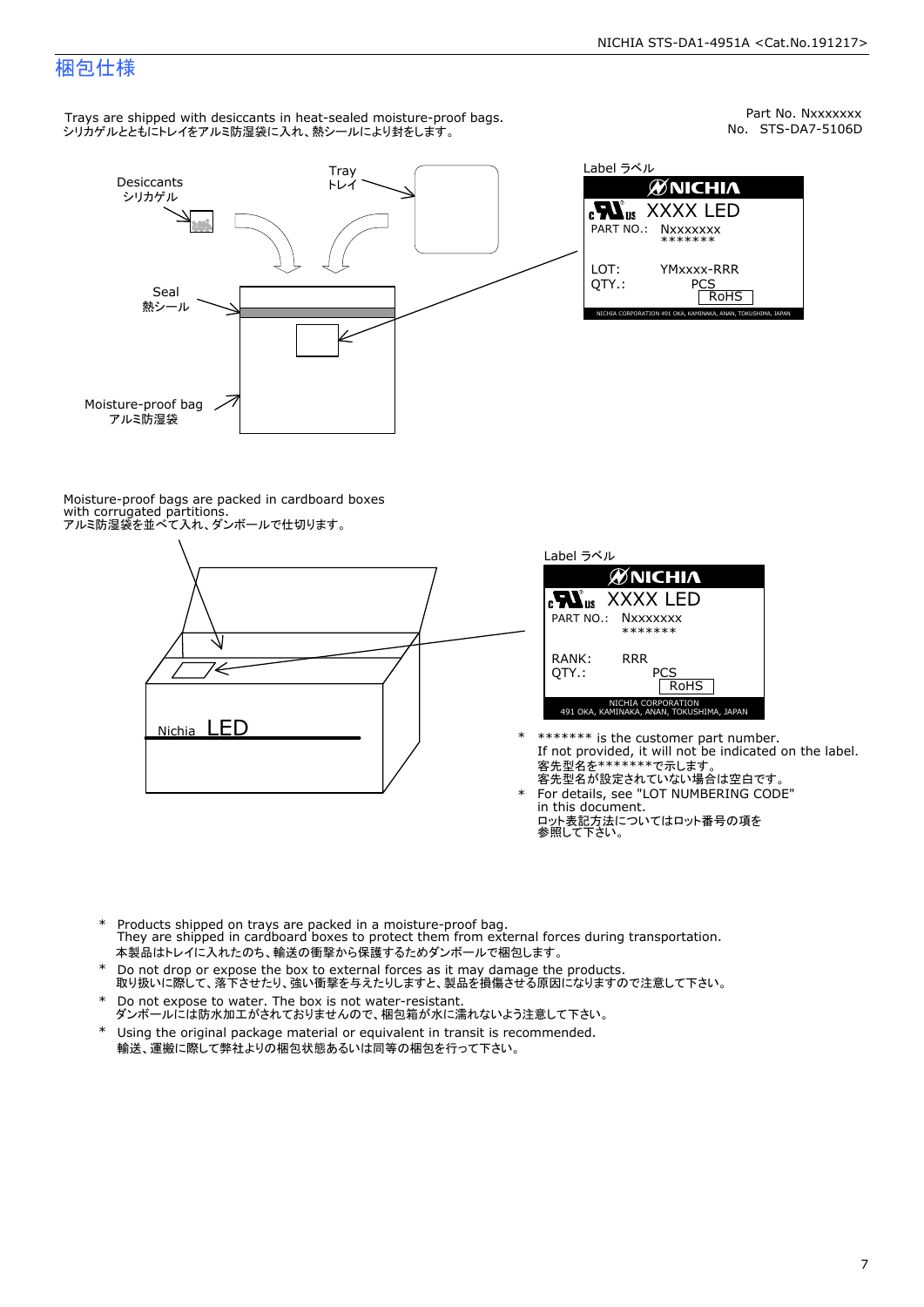## ロット番号

ロット番号は以下のように英数字で表記します。

- YMxxxx RRR
- Y 製造年

| 年    |   |
|------|---|
| 2018 |   |
| 2019 |   |
| 2020 | Κ |
| 2021 |   |
| 2022 | Μ |
| 2023 | Ν |

#### M - 製造月

| 月          | M | 月  | М |
|------------|---|----|---|
|            |   |    |   |
|            |   | 8  | 8 |
| 3          | ₹ | 9  | q |
|            |   | 10 |   |
|            | 5 | 11 | R |
| $\epsilon$ | 6 | 12 |   |

xxxx-当社管理番号

RRR-色度ランク、光束ランク、演色性ランク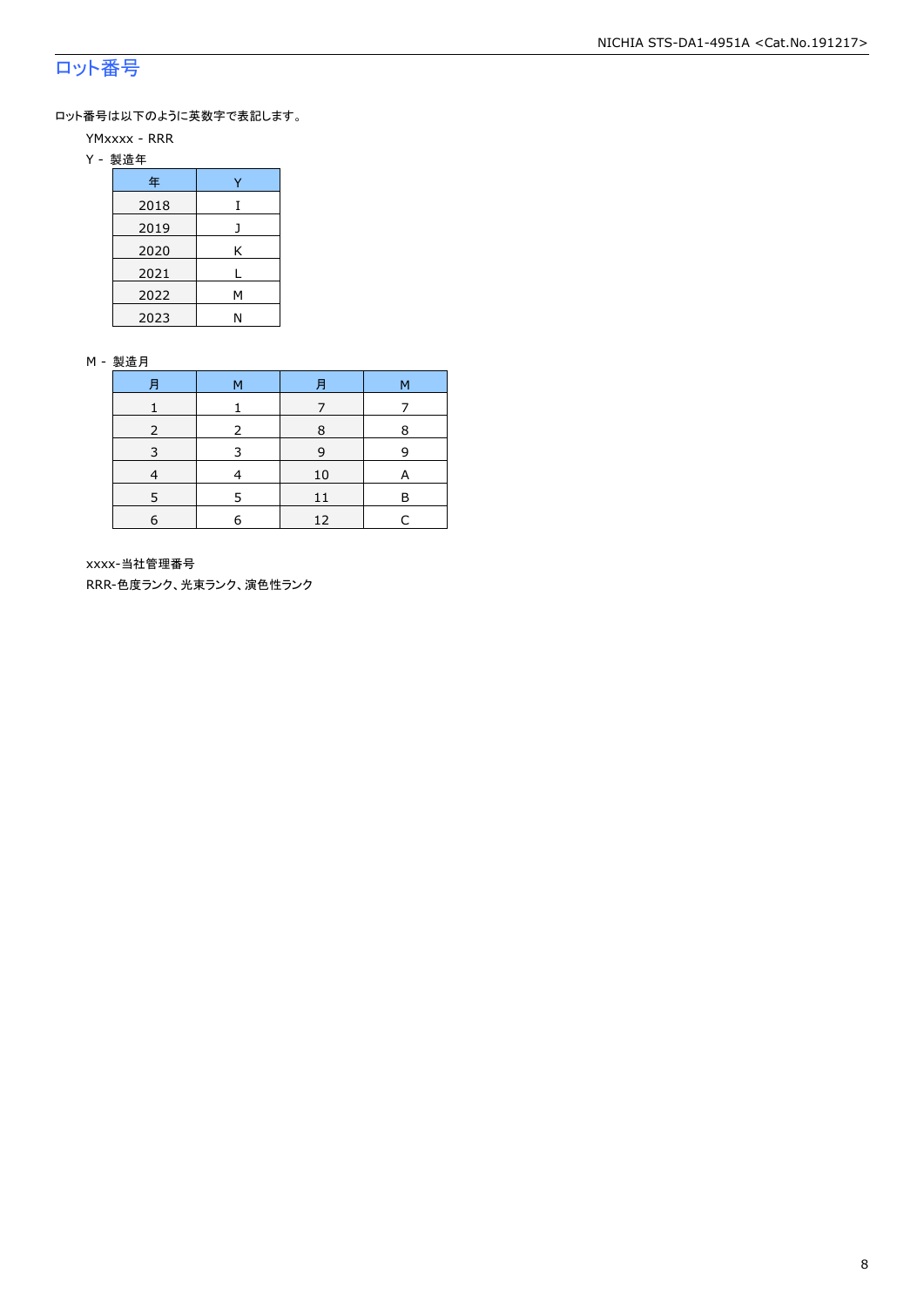ディレーティング特性

NVCWL024Z-V1 管理番号 No. STS-DA7-11395A



Duty Ratio(%)

9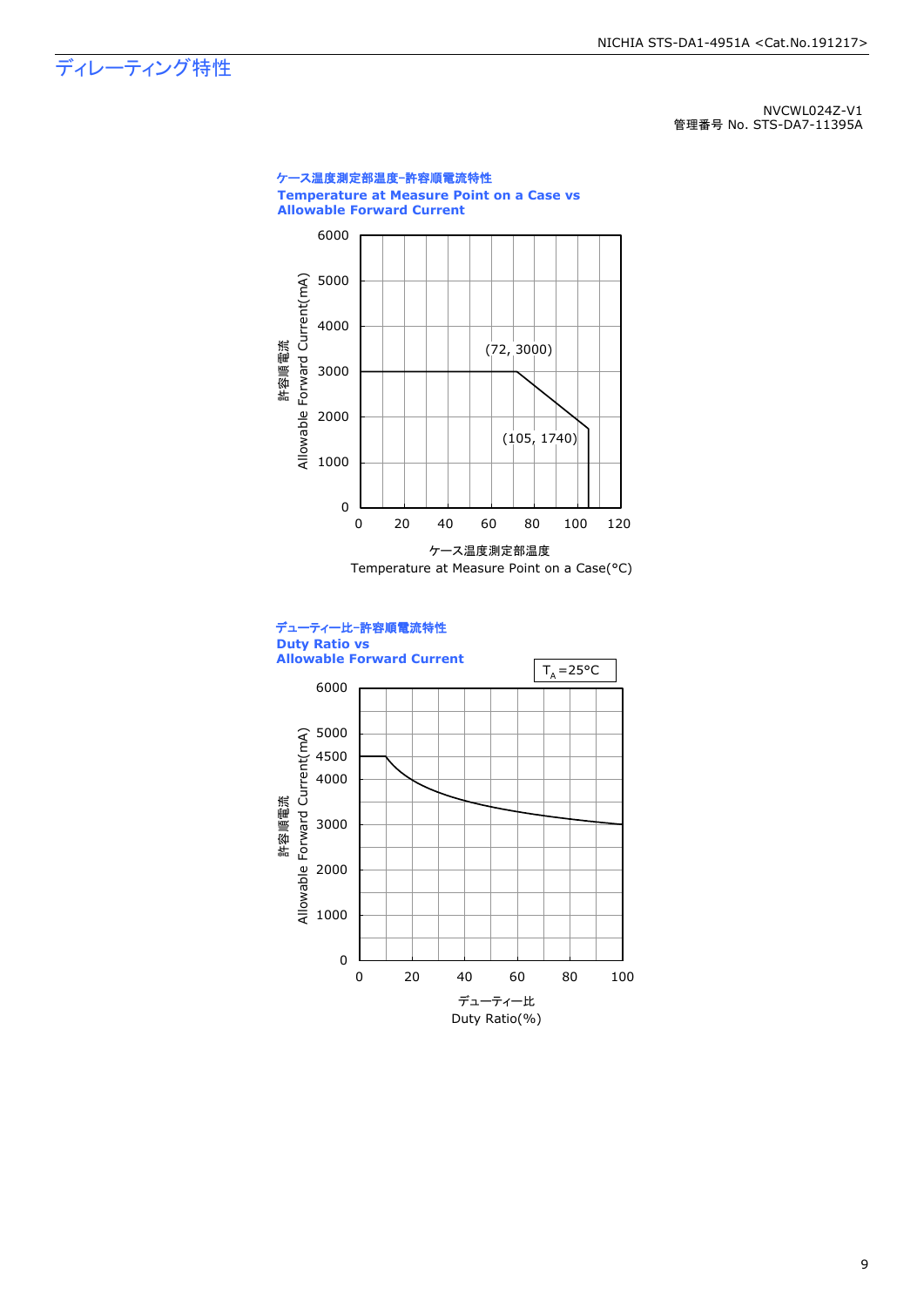## 光学特性

\* 本特性は参考です。 All characteristics shown are for reference only and are not guaranteed.

NVCWL024Z-V1 管理番号 No. STS-DA7-12384

\* パルス駆動により測定しています。 The following graphs show the characteristics measured in pulse mode.







\* 本特性はRs020仕様に対応しています。

The graphs above show the characteristics for Rs020 LEDs of this product.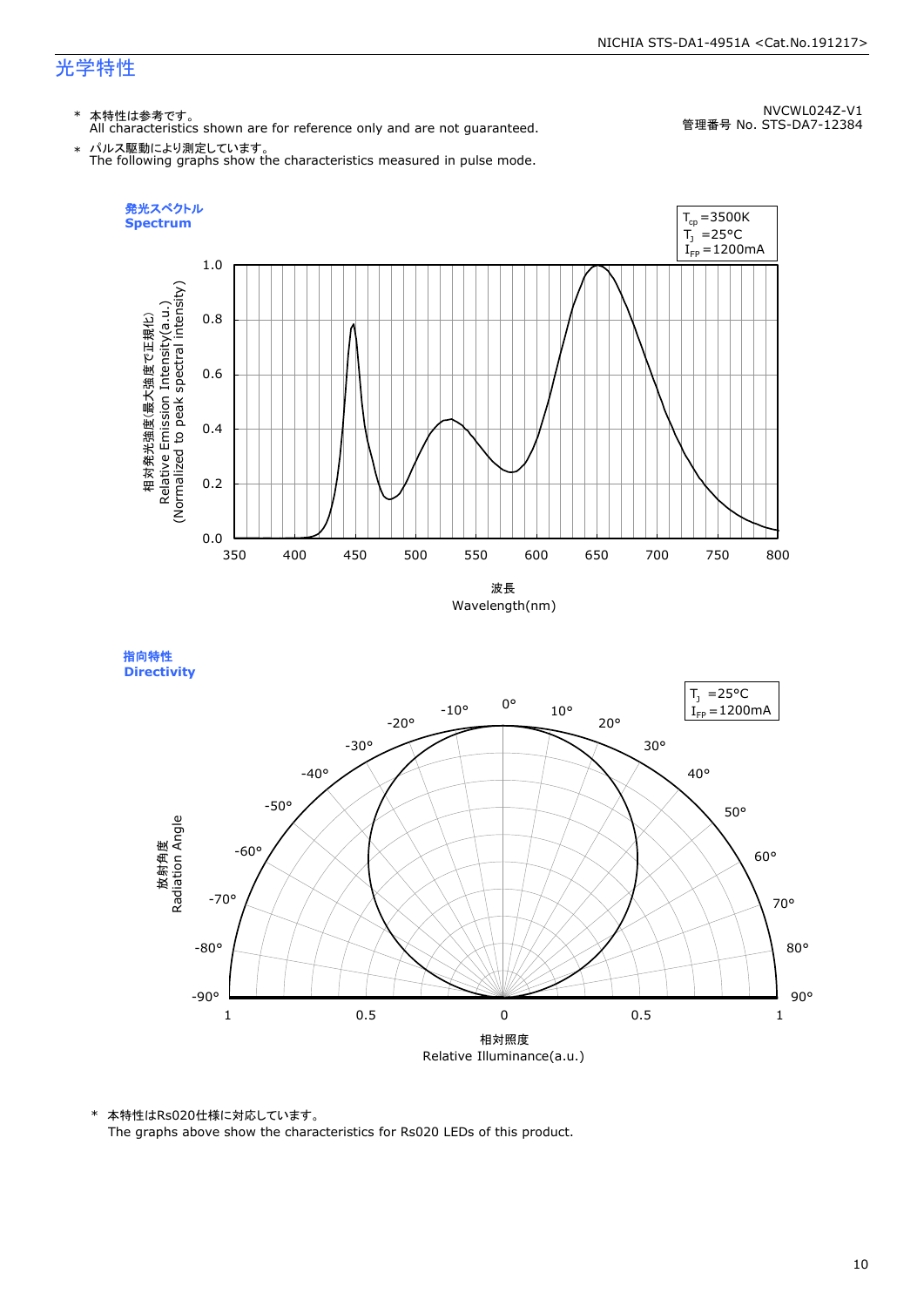## 光学特性

\* 本特性は参考です。 All characteristics shown are for reference only and are not guaranteed.

NVCWL024Z-V1 管理番号 No. STS-DA7-12385

\* パルス駆動により測定しています。 The following graphs show the characteristics measured in pulse mode.





\* 本特性はRs020仕様に対応しています。

The graphs above show the characteristics for Rs020 LEDs of this product.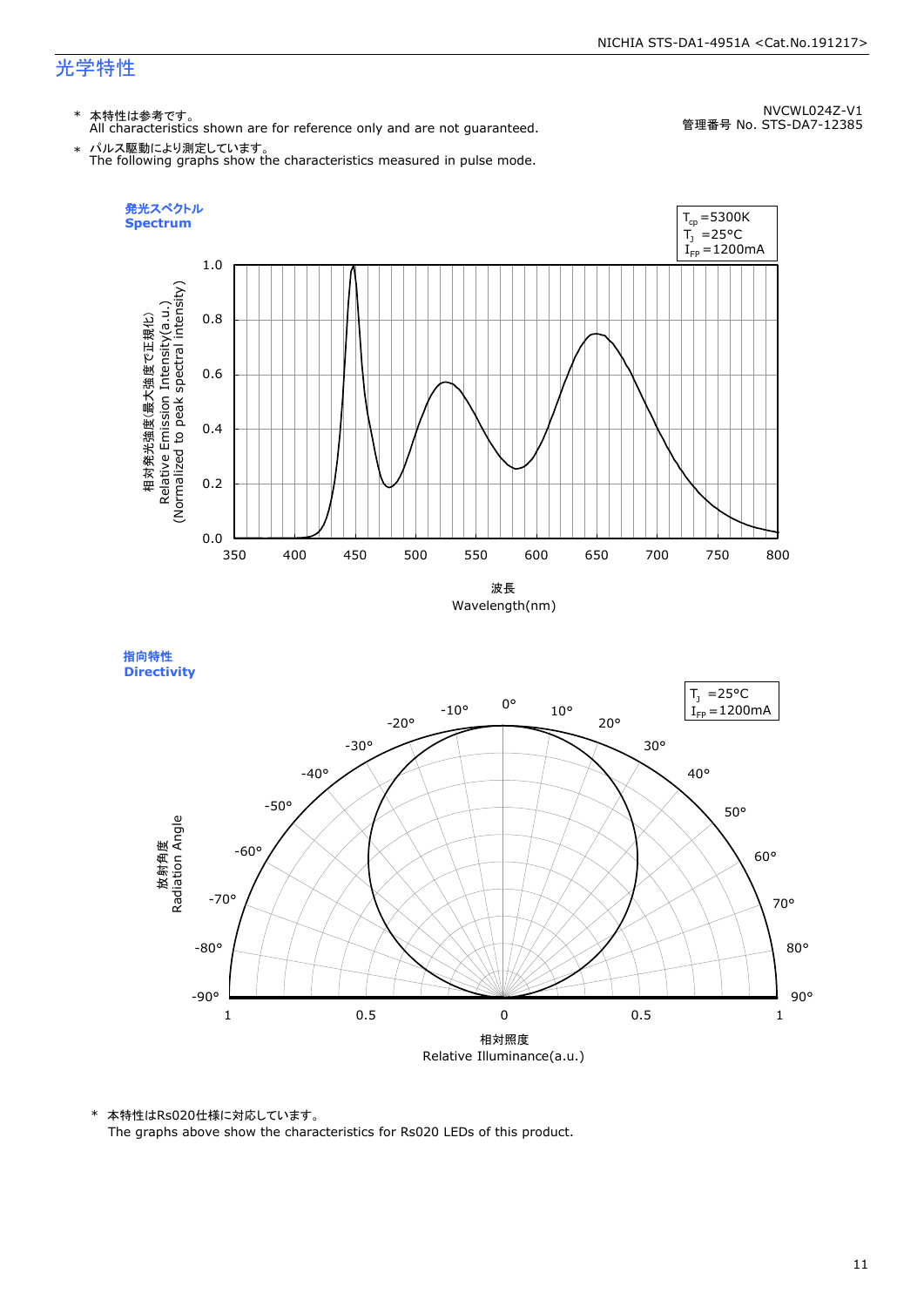\* 本特性は参考です。

All characteristics shown are for reference only and are not guaranteed.

NVCWL024Z-V1 管理番号 No. STS-DA7-12386





本特性は色度ランクsm35xg(ランク座標範囲内の特別ランクを含む)、Rs020仕様に対応しています。 The graphs above show the characteristics for sm35xg, Rs020 LEDs, including sub-bins, of this product.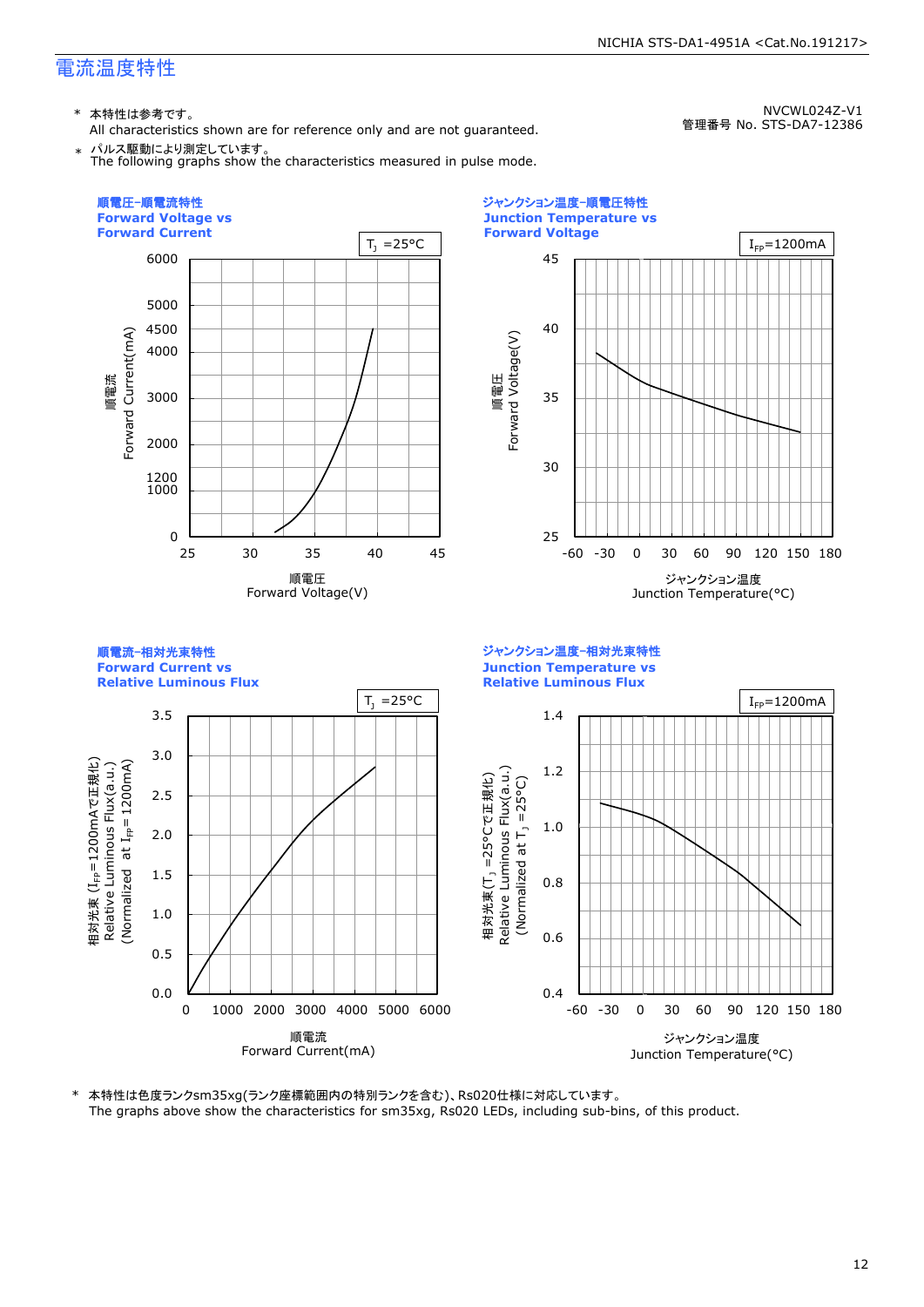\* 本特性は参考です。

All characteristics shown are for reference only and are not guaranteed.

NVCWL024Z-V1 管理番号 No. STS-DA7-12387





本特性は色度ランクsmc5x(ランク座標範囲内の特別ランクを含む)、Rs020仕様に対応しています。 The graphs above show the characteristics for smc5x, Rs020 LEDs, including sub-bins, of this product.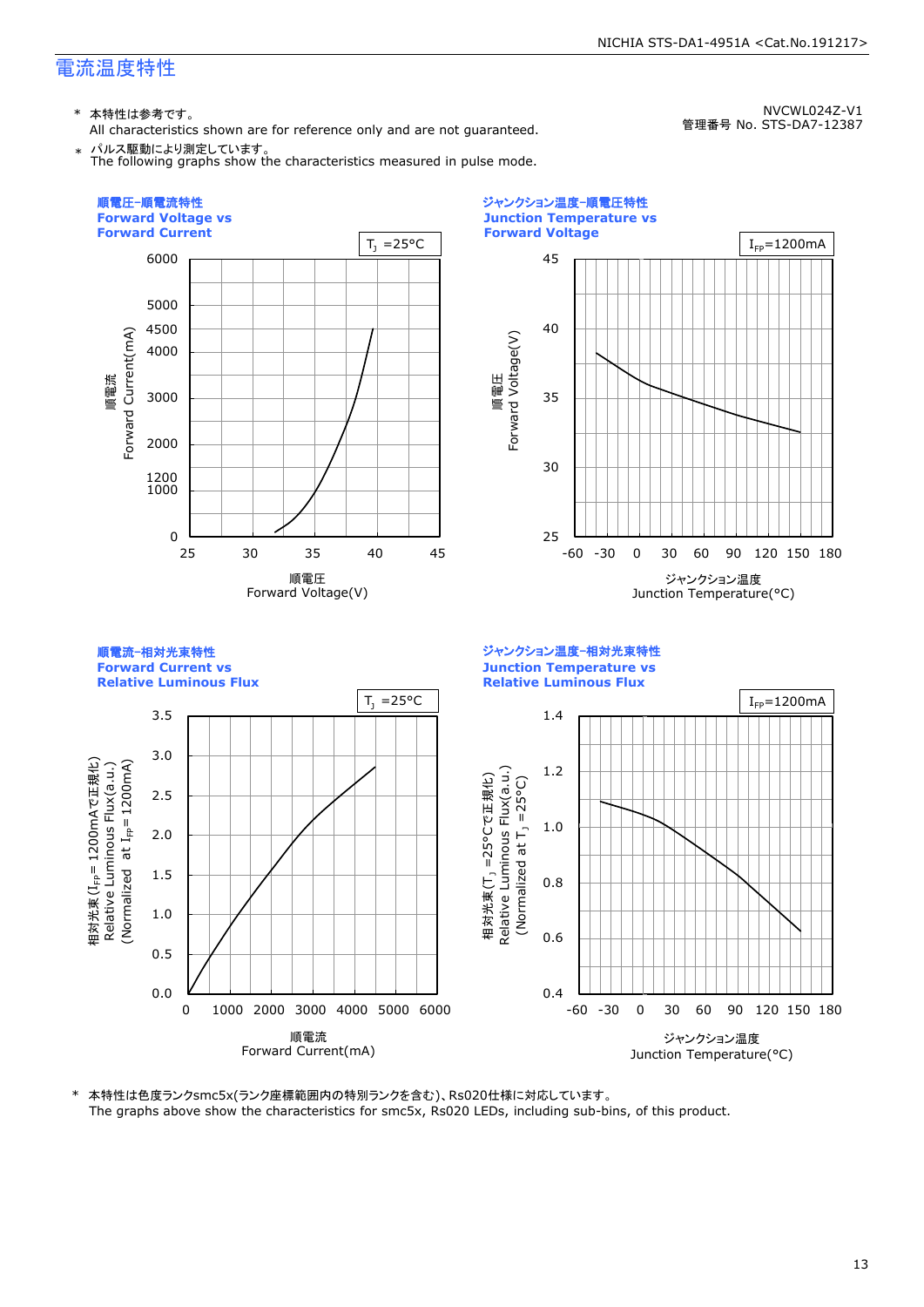- \* All characteristics shown are for reference only and are not guaranteed. 本特性は参考です。
- \* Ine following graphs show tr<br>パルス駆動により測定しています。 The following graphs show the characteristics measured in pulse mode.

Part No. NVCWL024Z-V1 No. STS-DA7-12388A





\* The graphs above show the characteristics for Rs020 LEDs of this product. 本特性は演色性ランクRs020に対応しています。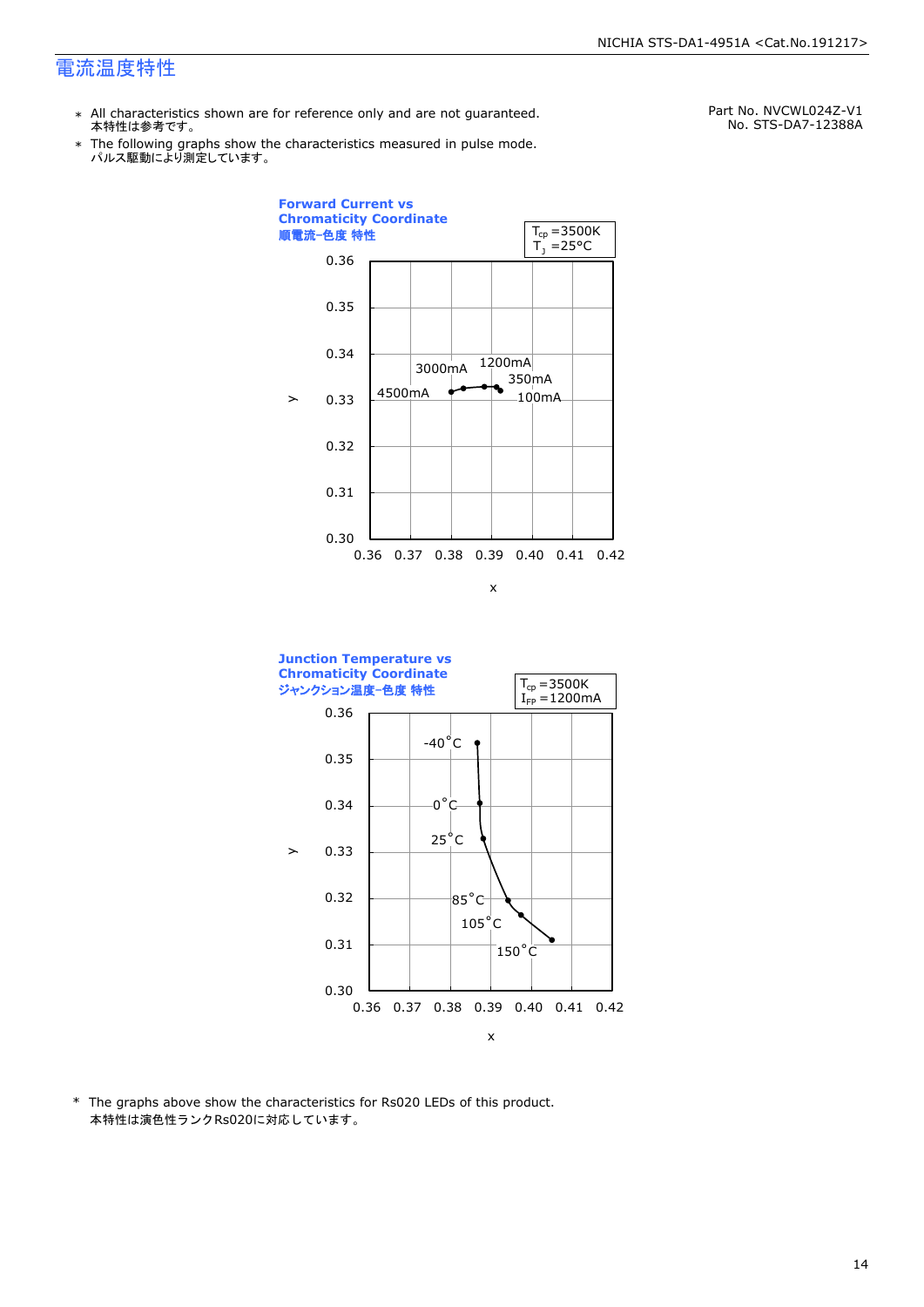- \* All characteristics shown are for reference only and are not guaranteed. 本特性は参考です。
- \* Ine following graphs show tr<br>パルス駆動により測定しています。 The following graphs show the characteristics measured in pulse mode.

Part No. NVCWL024Z-V1 No. STS-DA7-12389A





\* The graphs above show the characteristics for Rs020 LEDs of this product. 本特性は演色性ランクRs020に対応しています。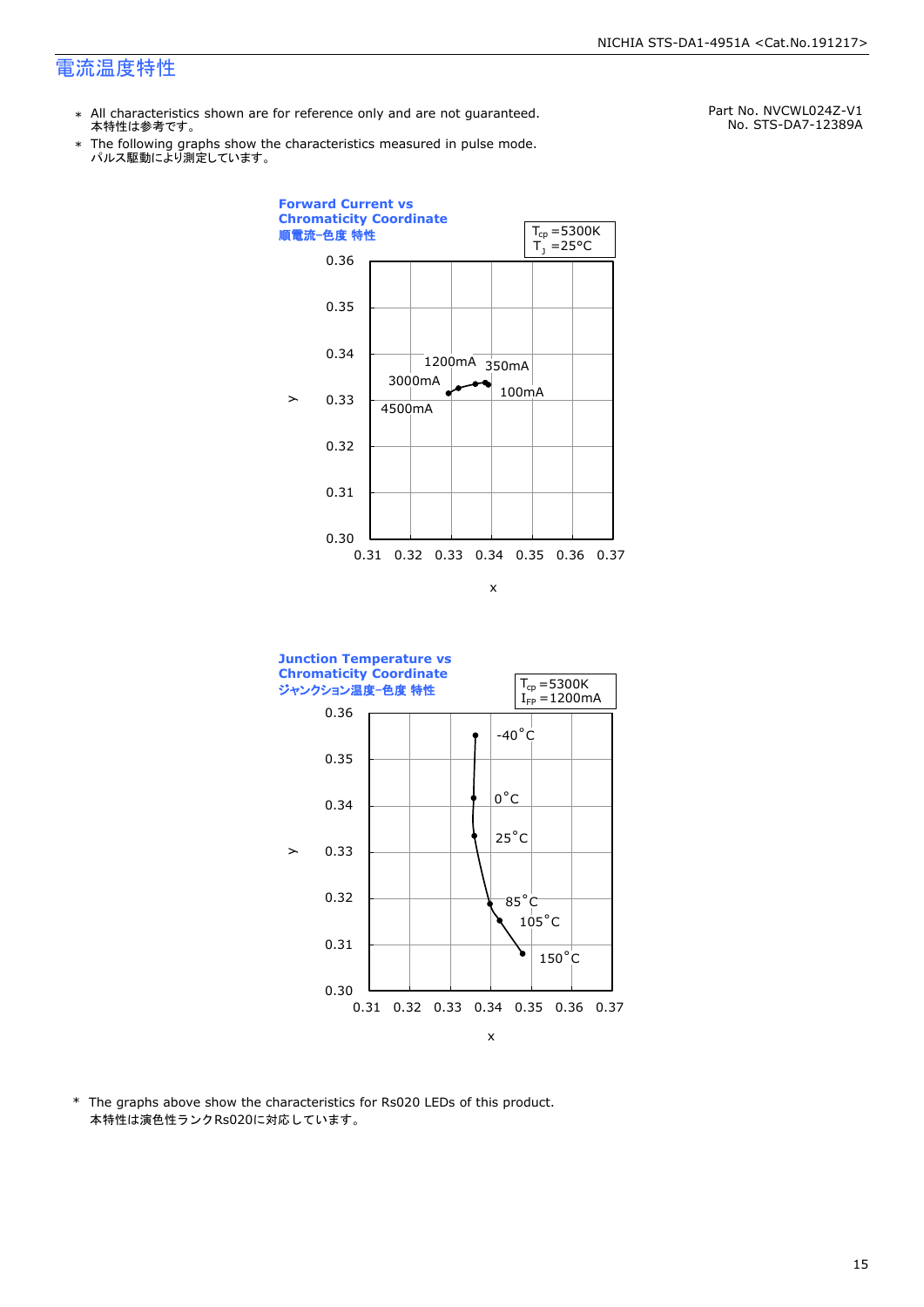## 信頼性

## (1) 試験項目と試験結果

| 試験項目    | 参照規格                            | 試験条件                           | 試験時間     | 故障判定<br>基準 No. | 故障数/試験数 |
|---------|---------------------------------|--------------------------------|----------|----------------|---------|
| 熱衝撃(気相) |                                 | -40°C(15 分)~100°C(15 分)        | 100 サイクル | #1             | 0/10    |
| 高温保存    | <b>JEITA ED-4701</b><br>200 201 | $T_A = 100^{\circ}C$           | 1000 時間  | #1             | 0/10    |
| 高温高湿保存  | <b>JEITA ED-4701</b><br>100 103 | $T_A = 60^{\circ}$ C, RH = 90% | 1000 時間  | #1             | 0/10    |
| 低温保存    | <b>JEITA ED-4701</b><br>200 202 | $T_{\text{A}} = -40^{\circ}C$  | 1000 時間  | #1             | 0/10    |
| 高温連続動作  |                                 | $T_c = 72$ °C, $I_F = 3000$ mA | 1000 時間  | #1             | 0/10    |
| 静電破壊    | ANSI/ESDA/<br>JEDEC JS-001      | HBM, 8kV, 1.5kΩ, 100pF, 順逆 1回  |          | #1             | 0/10    |

注記:

測定は LED が常温に戻ってから行います。

## (2) 故障判定基準

| 基準 No. | 項目                    | 条件              | 判定基準                              |
|--------|-----------------------|-----------------|-----------------------------------|
|        | 順電圧(VF)               | $I_F = 1200$ mA | >初期値<br>$\overline{5} \times 1.1$ |
| #1     | 光束(<br>$\phi_{\rm v}$ | $f_F = 1200$ mA | <初期値×0.7                          |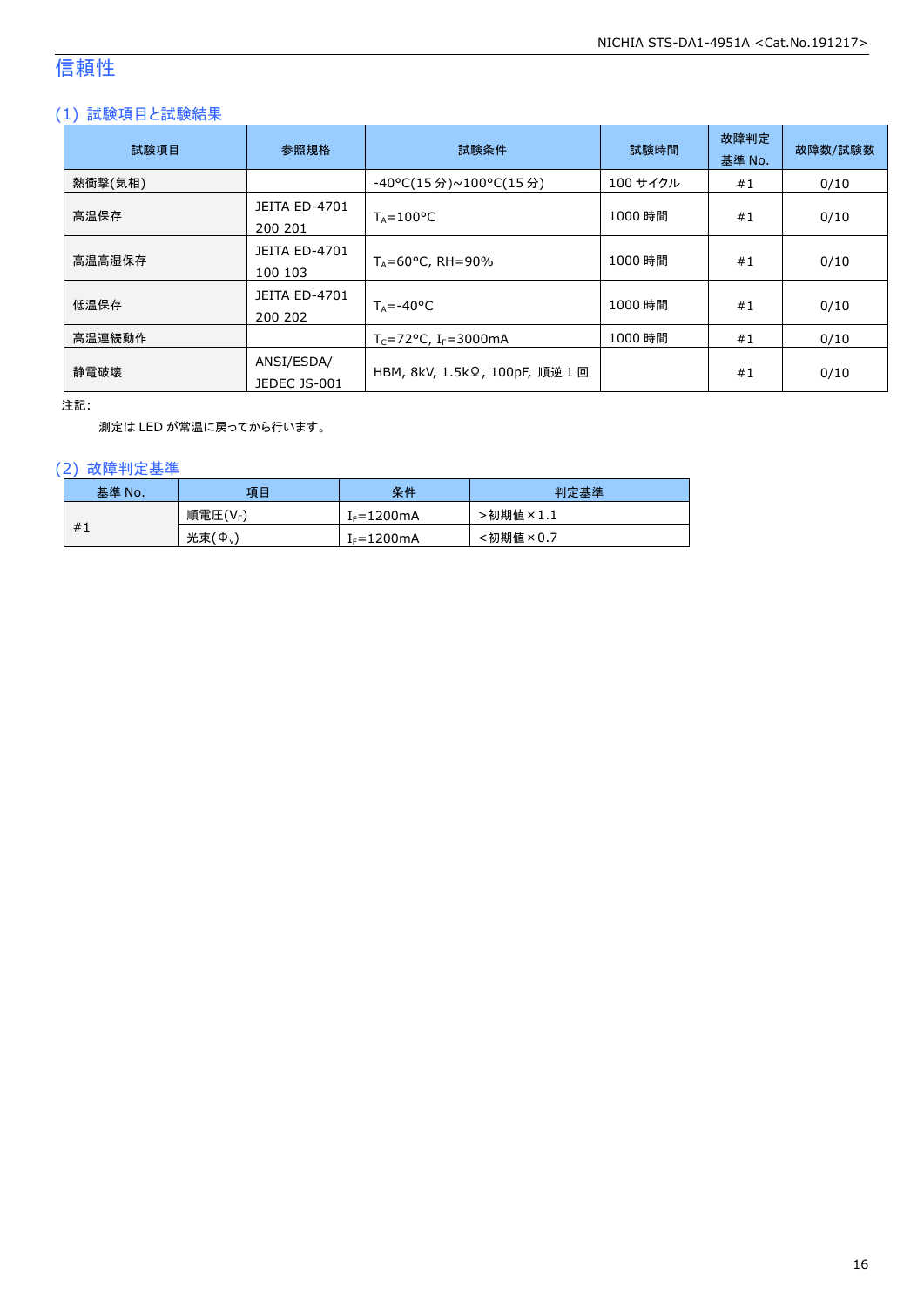## 注意事項

#### (1) 保管

|    | 条件        | 温度      | 湿度       | 期間        |
|----|-----------|---------|----------|-----------|
|    | アルミ防湿袋開封前 | 30°C 以下 | 90%RH 以下 | 納入日より1年以内 |
| 保管 | アルミ防湿袋開封後 | 30°C 以下 | 70%RH 以下 | 168 時間以内  |

- アルミ防湿袋を開封後は上記の条件を越えないようにはんだ付けを完了下さい。万一未使用の LED が残った場合は、シリカゲル入り密閉容器等で保管 下さい。なお当社防湿袋に戻し、再封印することを推奨します。
- 電極部分は、金メッキが施されております。腐食性ガス等を含む雰囲気にさらされますと、メッキ表面が変質し、問題が生じる事があります。保管時は密閉 容器等で保管して下さい。なお当社防湿袋に戻し、再封印することを推奨します。
- 実機に使用する部材(パッキン、接着剤など)については、メッキ表面への影響を考慮して、硫黄成分を含有しているものの使用を避けて下さい。メッキの 表面異常は、導通・接続不良に繋がる可能性があります。また、パッキンを使用する場合は、シリコーンゴム材質のものを推奨します。その際、低分子量 のシロキサンによる機器の接点不良に注意して下さい。
- 急激な温度変化のある場所では、結露が起こりますので温度変化の少ない場所に保管して下さい。
- 埃の多い環境での保管は避けて下さい。
- 直射日光や室温を超えるような環境に長期間さらさないで下さい。

## (2) 使用方法

● LED 毎に絶対最大定格を超えないように回路設計を行って下さい。LED 毎に定電流駆動することを推奨致します。また定電圧駆動する場合は、(A)の回 路は LED の順電圧の影響により LED に流れる電流がばらつく可能性がありますので、(B)の回路を推奨します。



- 本製品は、順方向電流駆動でご使用下さい。また、非点灯時には順逆とも電圧がかからないように配慮下さい。特に逆電圧が連続的に加わる状態は、マ イグレーションを発生させる可能性があり、素子にダメージを与える場合がありますので避けて下さい。長時間使用しない場合は、安全のために必ず主電 源スイッチを切って下さい。
- 電流により色度が変化するため、調光する場合はパルス駆動によるデューティ制御を推奨します。
- 本製品は LED の諸特性が安定する定格電流の 10%以上でご使用されることを推奨します。
- 雷サージなどの過電圧が LED に加わらないようにして下さい。
- 屋外で使用される場合は、十分な防水対策、湿度対策、塩害対策を施してご使用下さい。

#### (3) 取り扱い上の注意

- 素手で本製品を取り扱わないで下さい。表面が汚れ、光学特性に影響を及ぼすことがあります。また場合によっては、製品の変形や断線が起こり、不灯 の原因になることがあります。
- ピンセットで本製品を取り扱う場合は、製品へ過度な圧力を掛けないようにして下さい。樹脂部の傷、欠け、剥がれ、製品の変形や断線が起こり、不灯の 原因となります。
- 本製品を落下させてしまった場合には、製品の変形などが発生することがありますのでご注意下さい。
- 本製品は積み重ねしないで下さい。製品を重ねると樹脂部に衝撃を与え、樹脂部の傷、欠け、剥がれ、変形・断線、LED 剥がれが発生し、不灯の原因に なります。

## (4) 設計上の注意

- LED 周辺で使用する部材(筐体、パッキン、接着剤、2 次レンズ、レンズカバーなど)から放出された揮発性有機化合物は、LED のレンズや封止樹脂を透 過する可能性があります。特に密閉状態では、これらの揮発性有機化合物が熱や光子エネルギーにさらされると変色が起こり LED の光出力が大幅に低 下したり、色ずれが発生する可能性があります。また、空気の循環をよくすることで、光出力の低下や色ズレが改善されることがあります。密閉状態でご使 用される場合は、実機点灯試験による光学評価で異常なきことの確認をお願いします。
- 本製品は、力が加わるとセラミックス基板の割れが発生する恐れがあります。本製品を筐体に固定する場合、専用ホルダを用いることを推奨します。
- 製品と筐体間の接続には放熱グリスを用いることを推奨します。製品・筐体のみの固定では、放熱性が低下することがあります。また放熱シートを用いた 場合、熱抵抗値は顕著に大きくなる可能性があります。

#### **COB** の取り扱い、密着、放熱などの一連のアプリケーションノートは弊社ホームページ「**LED** テクニカルデータ」をご確認ください。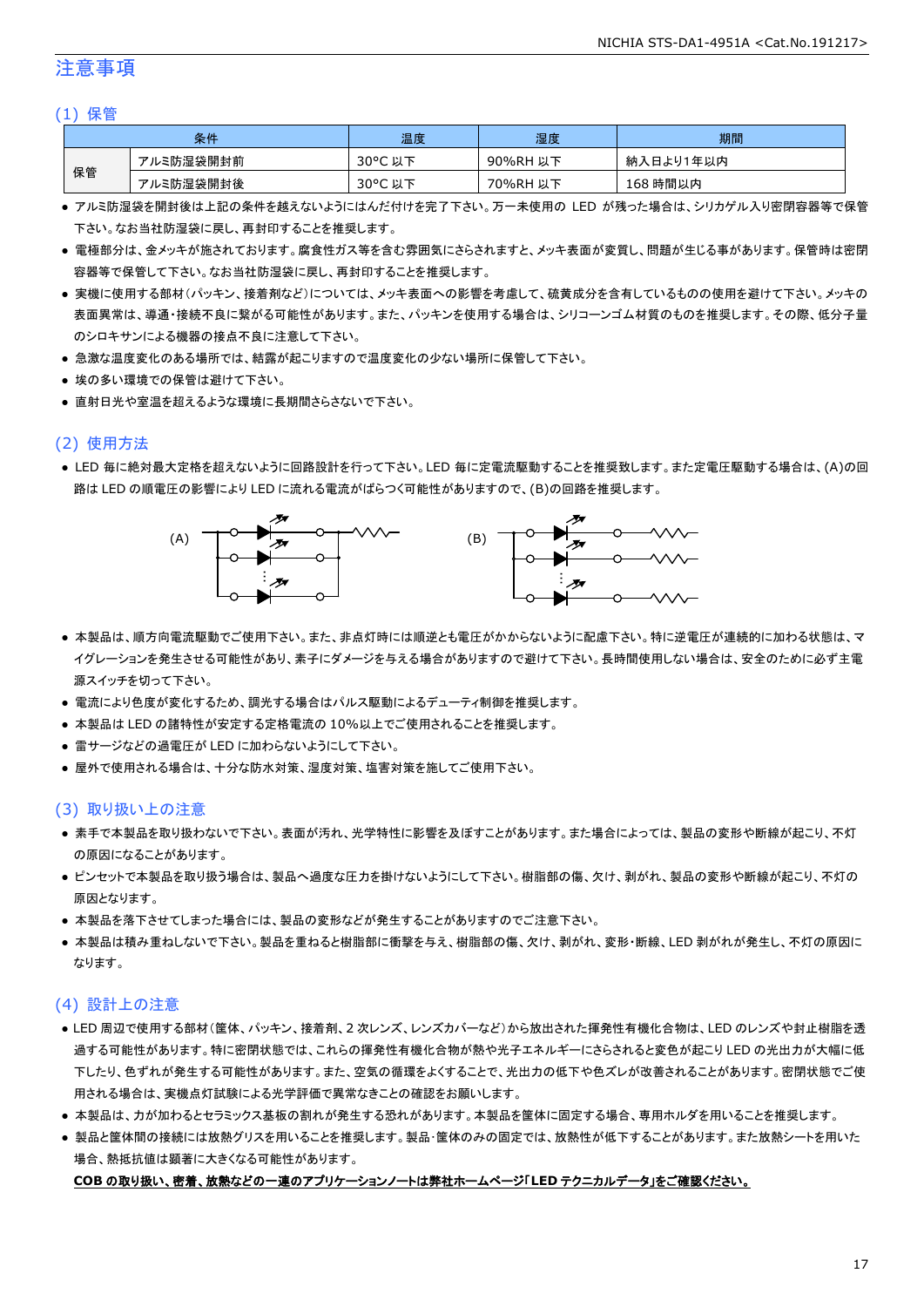#### (5) 静電気に対する取り扱い

● 本製品は静電気やサージ電圧に敏感で、素子の損傷や信頼性低下を起こすことがあります。取り扱いに際しては、以下の例を参考に静電気対策を十分 行って下さい。

 リストストラップ、導電性衣類、導電靴、導電性床材等による電荷の除去 作業区域内の装置、治具等の接地による電荷の除去 導電性材料による作業台、保管棚等の設置

- 使用機器(はんだコテなど)、治具、装置類や作業区域内は適切に接地をして下さい。また、実装される機器等についてもサージ対策の実施を推奨しま す。
- 治具、装置類にガラスやプラスチックなどの絶縁体を使用される場合は以下の例を参考に対策を十分行って下さい。

 導電性材料による導電化 加湿による帯電防止 除電器(イオナイザ)による電荷の中和

#### (6) 熱の発生

● 本製品をご使用の際は、効率的に素子の熱を下げる対策を施し、最大ジャンクション温度(T」)を超えることがないよう配慮下さい。熱飽和時のジャンクショ ン温度(T<sub>J</sub>)を推定する方法として、次の式で算出することが可能です。

 $T_J = T_C + R_{\theta JC} \cdot W$ 

```
*T<sub>1</sub>=ジャンクション温度: °C
```
T<sub>C</sub>=ケース温度: °C

R<sub>0JC</sub>=ダイスから T<sub>C</sub> 測定ポイントまでの熱抵抗: °C/W

W=投入電力(I<sub>F</sub>×V<sub>F</sub>): W



● 密着させる材料や筐体の材料特性および表面状態により R<sub>θIC</sub>が変化することがあります。以下の内容についてもご注意頂けますようお願い致します。 本製品を搭載する筐体もしくはヒートシンクの間は熱抵抗の低い放熱材で密着させて下さい。

本製品を搭載するヒートシンクの面は穴や凹凸がなく、平たんにして密着させて下さい。

ホルダーや放熱材を使用する場合は、放熱が維持できる状態として下さい。

 熱による経年劣化、つまり寸法変化または特性劣化が発生すると、保持状態が変化し放熱悪化による製品破損の原因となりますので、信頼性についても 十分に御確認をお願い致します。

● 表面温度測定器(サーモグラフィ)等による非接触による温度測定も有効ですので、放熱設計の際の御参考として下さい。

#### ● **COB** の取り扱い、密着、放熱などの一連のアプリケーションノートは弊社ホームページ「**LED** テクニカルデータ」をご確認ください。

#### (7) 洗浄

- ぬれた雑巾、ベンジン、シンナーなどで LED を拭かないで下さい。
- 洗浄する場合は、イソプロピルアルコールを使用して下さい。その他の洗浄剤の使用に当たってはパッケージ及び樹脂が侵され不具合発生の原因となる 場合がありますので、問題のないことを十分確認の上での使用をお願い致します。フロン系溶剤については、世界的に使用が規制されています。
- LED に汚れが付着した場合にはイソプロピルアルコールを布に付けて良く絞って汚れを拭き取って下さい。
- 超音波洗浄は、基本的には行わないで下さい。やむをえず行う場合は、発振出力や基板の取り付け方により LED への影響が異なりますので、予め実使 用状態で異常のない事を確認の上実施下さい。

#### (8) 目の安全性

- 2006 年に国際電気委員会(IEC)からランプ及びランプシステムの光生物学的安全性に関する規格 IEC 62471 が発行され、LED もこの規格の適用範 囲に含められました。一方、2001 年に発行されたレーザー製品の安全に関する規格 IEC 60825-1 Edition1.2 において、LED が適用範囲に含まれて いましたが、2007 年に改訂された IEC 60825-1 Edition2.0 で LED が適用除外されました。但し、国や地域によっては、依然として IEC 60825-1 Edition1.2 と同等規格を採用し、LED が適用範囲に含められています。これらの国や地域向けには、ご注意下さい。IEC62471 によって分類される LED のリスクグループは、放射束や発光スペクトル、指向性などによって異なり、特に青色成分を含む高出力ではリスクグループ 2 に相当する場合もあり ます。LED の出力を上げたり、LED からの光を光学機器にて集光したりするなどした状態で、直視しますと眼を痛めることがありますので、ご注意下さい。
- 点滅光を見つづけると光刺激により不快感を覚えることがありますのでご注意下さい。又、機器に組み込んでご使用される場合は、光刺激などによる第三 者への影響をご配慮下さい。